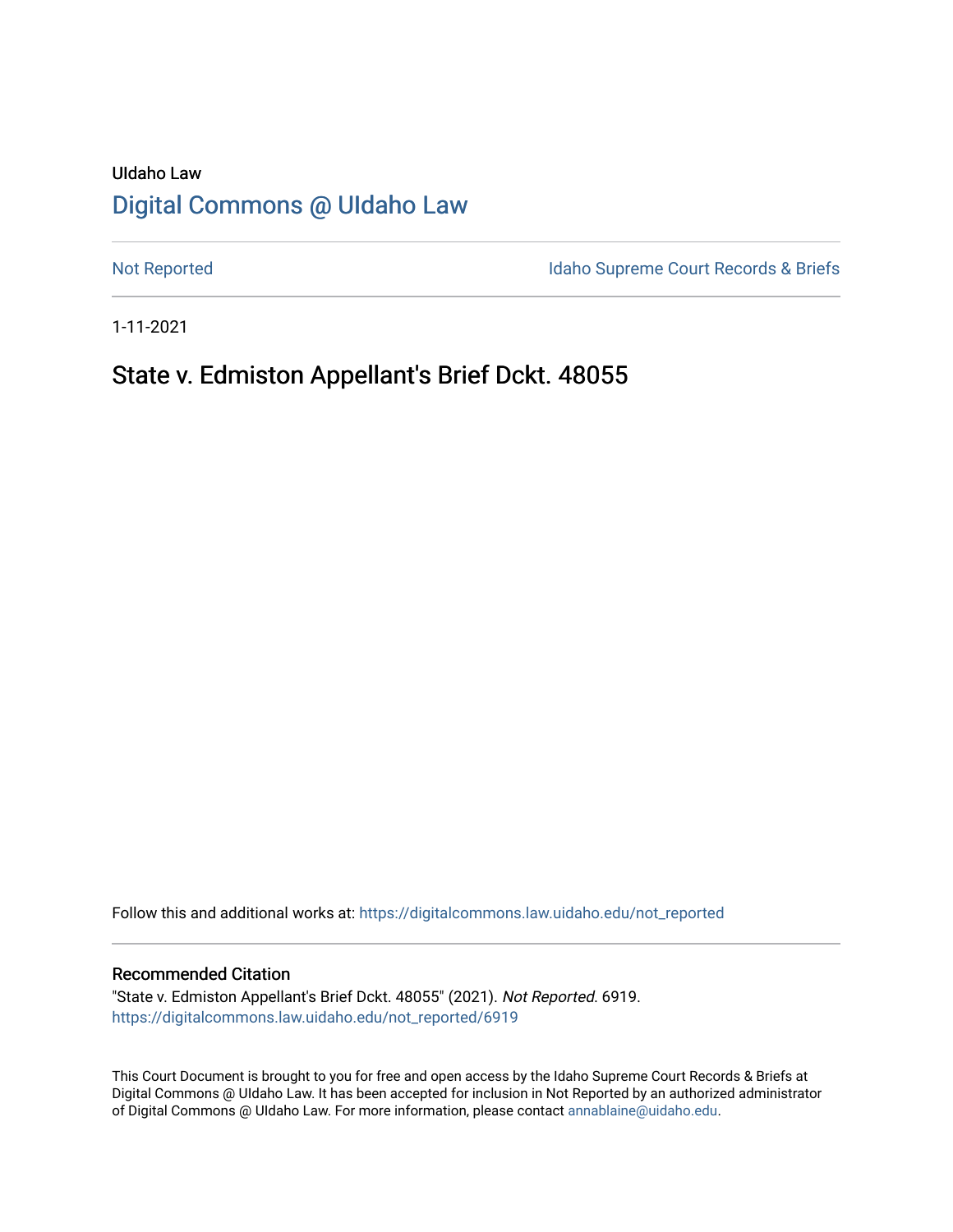Electronically Filed 1/11/2021 2:27 PM Idaho Supreme Court Melanie Gagnepain, Clerk of the Court By: Murriah Clifton, Deputy Clerk

### **IN THE SUPREME COURT OF THE STATE OF IDAHO**

| <b>STATE OF IDAHO,</b>     |                          |
|----------------------------|--------------------------|
|                            | NO. 48055-2020           |
| Plaintiff-Respondent,      |                          |
|                            | <b>WASHINGTON COUNTY</b> |
|                            | NO. CR-2015-6957         |
| v.                         |                          |
| <b>LEVI HUGH EDMISTON,</b> | <b>APPELLANT'S BRIEF</b> |
| Defendant-Appellant.       |                          |
|                            |                          |
|                            |                          |

## **BRIEF OF APPELLANT** \_\_\_\_\_\_\_\_\_\_\_\_\_\_\_\_\_\_\_\_\_\_\_\_

## **APPEAL FROM THE DISTRICT COURT OF THE THIRD JUDICIAL DISTRICT OF THE STATE OF IDAHO, IN AND FOR THE COUNTY OF WASHINGTON**

\_\_\_\_\_\_\_\_\_\_\_\_\_\_\_\_\_\_\_\_\_\_\_\_

**HONORABLE SUSAN E. WIEBE District Judge** \_\_\_\_\_\_\_\_\_\_\_\_\_\_\_\_\_\_\_\_\_\_\_\_

**ERIC D. FREDERICKSEN KENNETH K. JORGENSEN State Appellate Public Defender Deputy Attorney General I.S.B. #6555 Criminal Law Division**

**KIMBERLY A. COSTER Boise, Idaho 83720-0010 Deputy State Appellate Public Defender (208) 334-4534 I.S.B. #4115 322 E. Front Street, Suite 570 Boise, Idaho 83702 Phone: (208) 334-2712 Fax: (208) 334-2985 E-mail: documents@sapd.state.id.us**

**ATTORNEYS FOR ATTORNEY FOR DEFENDANT-APPELLANT PLAINTIFF-RESPONDENT**

**P.O. Box 83720**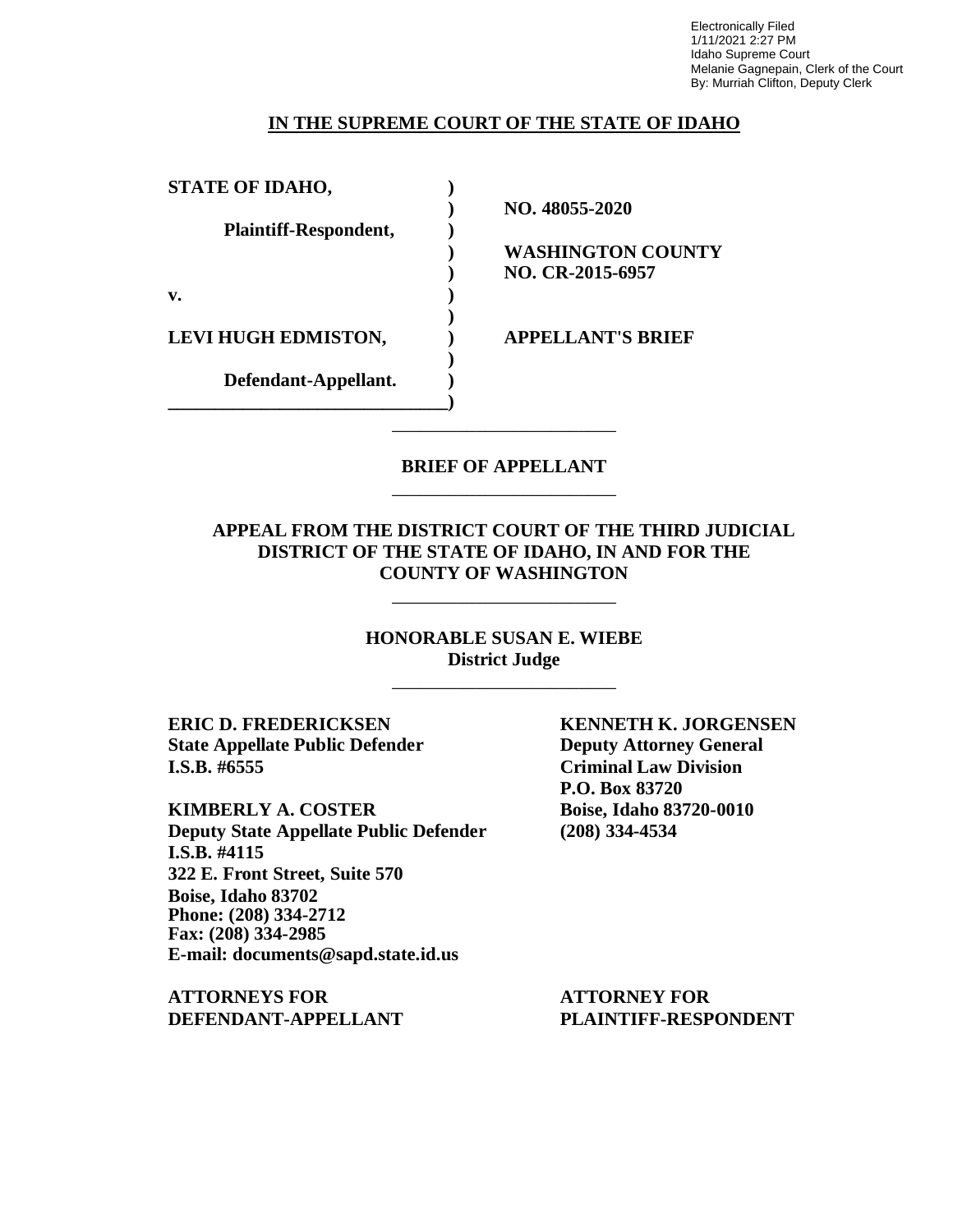# **TABLE OF CONTENTS**

# **PAGE**

| Statement of the Facts and                                     |
|----------------------------------------------------------------|
|                                                                |
|                                                                |
| The District Court Erred When It Denied Part Of Mr. Edmiston's |
|                                                                |
|                                                                |
|                                                                |
|                                                                |
|                                                                |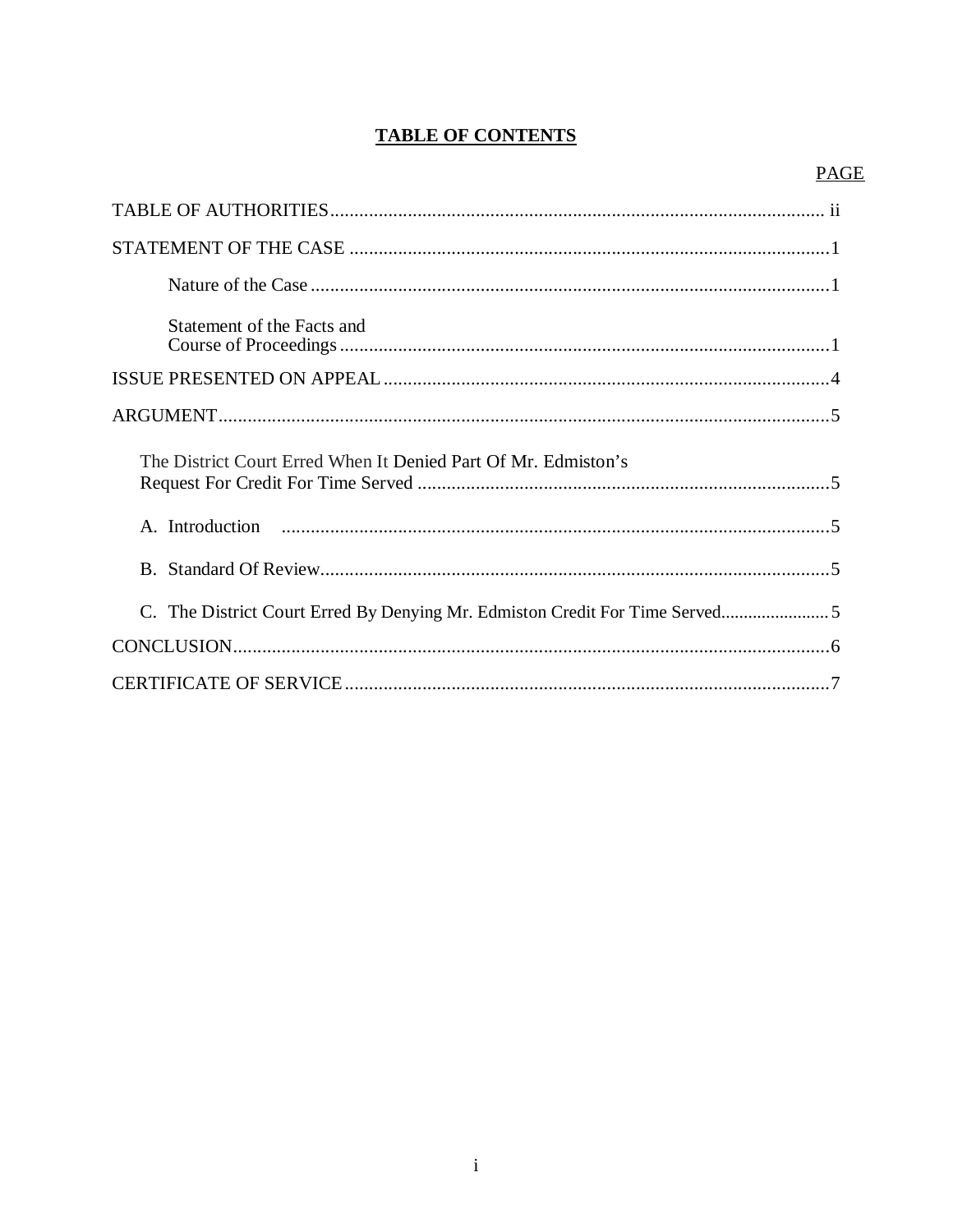# **TABLE OF AUTHORITIES**

| Cases           |  |
|-----------------|--|
|                 |  |
|                 |  |
| <b>Statutes</b> |  |
| Rules           |  |
|                 |  |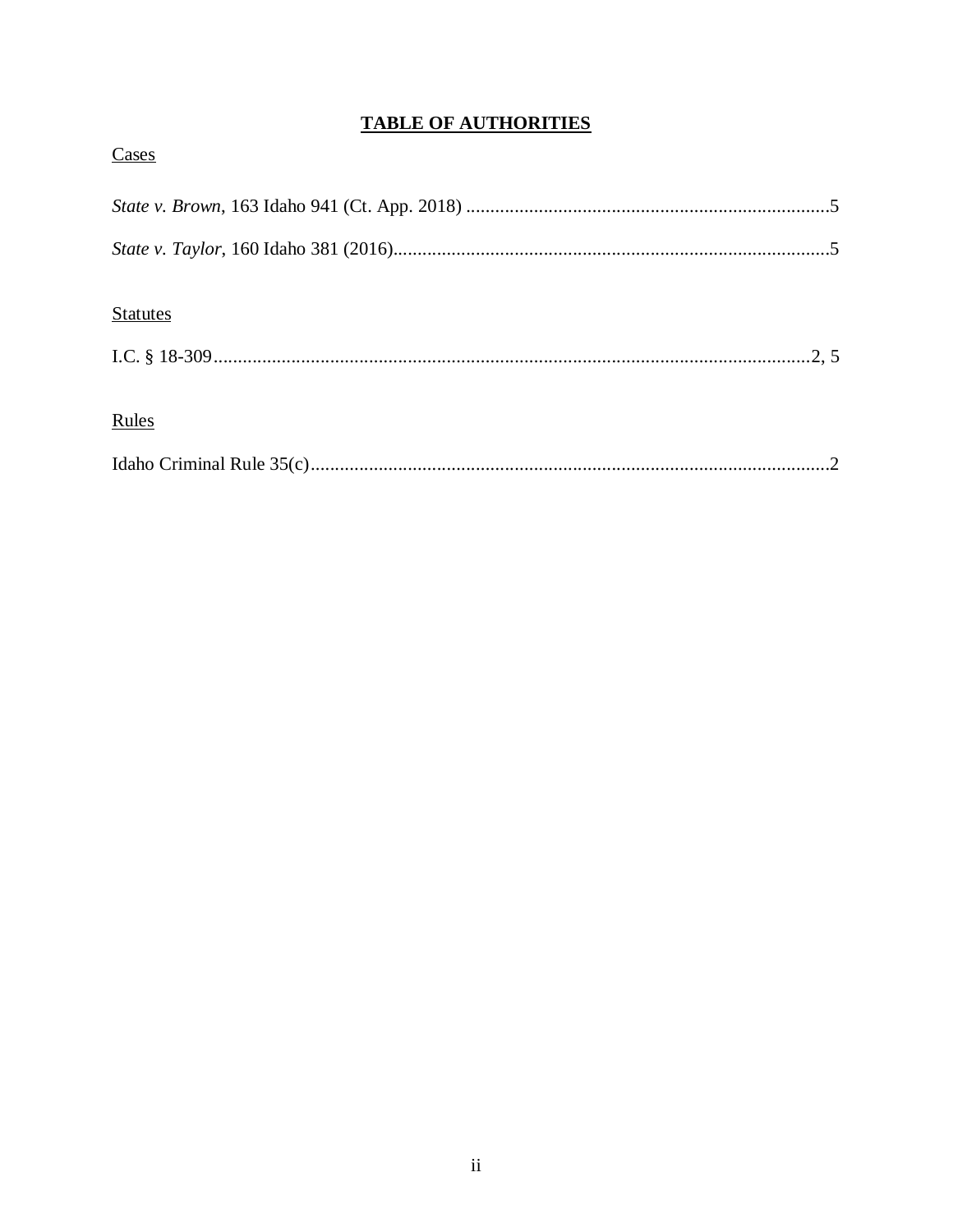#### STATEMENT OF THE CASE

#### Nature of the Case

Levi Hugh Edmiston contends the district court erred by denying, in part, his request for credit for time served. He claims that in addition to the time credited by the district court, he is entitled to credit for time he served in the Canyon County Jail, prior to the complaint being filed and the original arrest warrant being served on him, plus the time he served in the Payette County Jail, between the issuance and service of a later bench warrant.

#### Statement of the Facts and Course of Proceedings

On October 29, 2015, the State filed a Criminal Complaint in this case ("Washington County Case") charging Mr. Edmiston with burglary and multiple counts of theft, which the State alleged Mr. Edmiston committed on June 9, 2015. (R., pp.25-29.) Also on October 29, 2015, the magistrate found probable cause, issued a warrant for Mr. Edmiston's arrest ("Washington County Warrant"), and the warrant was served upon Mr. Edmiston. (R., pp.25-29, 3[1](#page-4-0).) At the time, Mr. Edmiston was in the Canyon County Jail,<sup>1</sup> and the Washington County Warrant was served upon him at that jail. (R., pp.32, 33.)

Mr. Edmiston remained in custody and was later transported to the Washington County Courthouse, where he was bound over on the felony charges in this Washington County Case; he subsequently pled guilty, and he was sentenced to a term of imprisonment with retained jurisdiction. (R., pp.41-72, 80.) On November 10, 2016, following Mr. Edmiston's successful rider, the district court entered an Order releasing him to probation. (R., pp.78-82.)

<span id="page-4-0"></span><sup>&</sup>lt;sup>1</sup> The Canyon County Sheriff's Office arrest report indicates Mr. Edmiston was booked into the Canyon County Jail on August 15, 2015, which is after the offenses in this case were alleged to have been committed. (R., p.162.)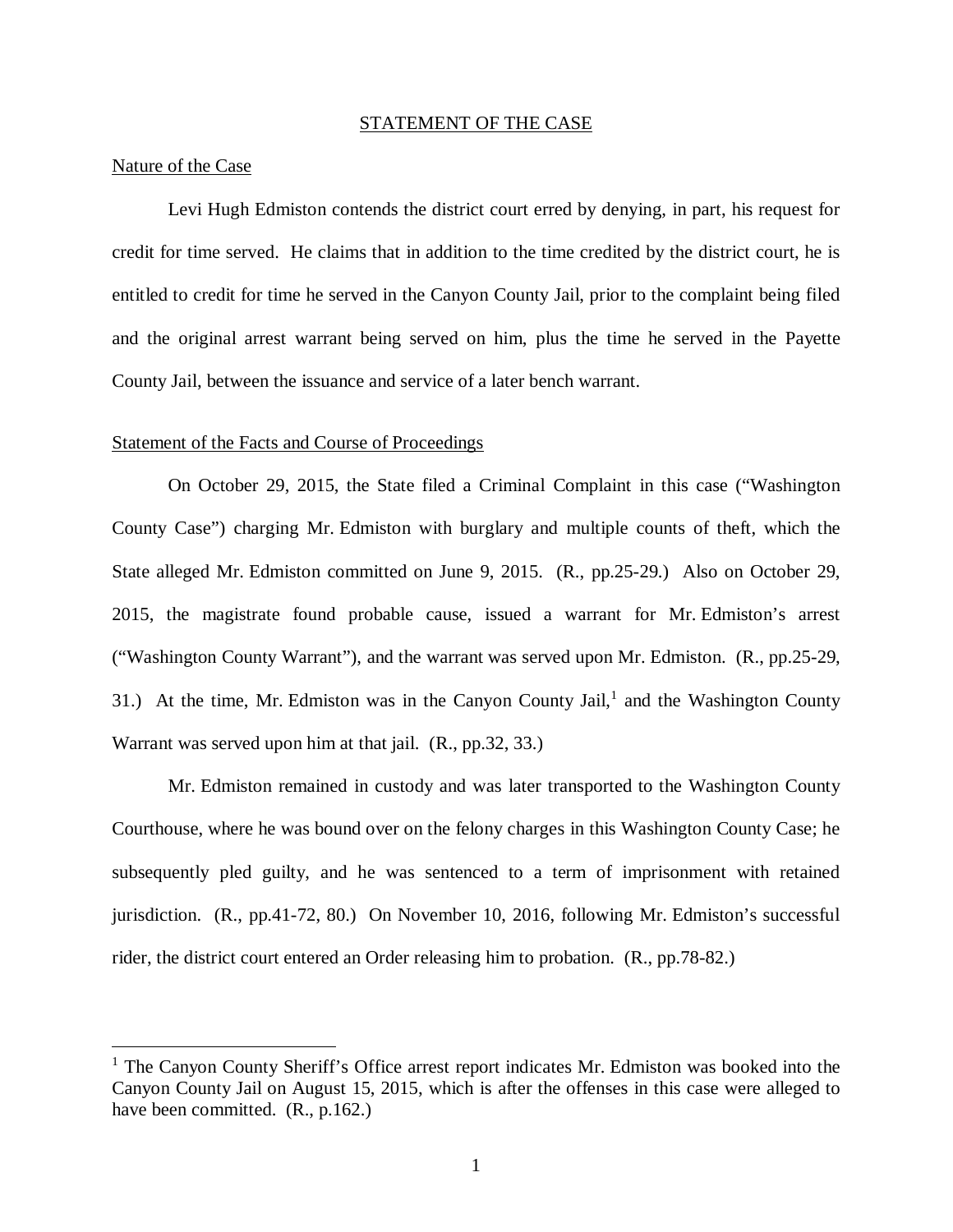Approximately six weeks later, on December 27, 2016, Mr. Edmiston was arrested by Fruitland Police and booked into the Payette County Jail on charges of trespassing and possessing methamphetamine, and on a warrant from Malheur County, Oregon. (R., pp.98-117.) Consequently, on January 12, 2017, Mr. Edmiston missed his probation review hearing in this Washington County case, and the district court immediately issued a bench warrant for failure to appear.  $(R., p.93.)$  The bench warrant was served on Mr. Edmiston on May 17, [2](#page-5-0)017,<sup>2</sup> when he was released from the Payette County Jail to the custody of the Washington County Sheriff. (R., pp.118-22.) Mr. Edmiston did not post bond and remained in custody in Washington County throughout his subsequent probation revocation proceedings, which ultimately concluded with an order issued June 19, 2017, revoking his probation and remanding him to the custody of the Department of Correction. (R., pp.125-129.)

On December 4, 2018, Mr. Edmiston filed a pro se motion for credit for time served pursuant to Idaho Criminal Rule 35(c). (R., pp.157-71.) Mr. Edmiston claimed he was not properly credited for time he had served in custody prior to his arrival at the Department of Correction; specifically, the periods he had spent in the various county jails and while on retained jurisdiction. (R., p.159.) The district court issued an order granting Mr. Edmiston's motion, in substantial part, and determined Mr. Edmiston was entitled to 402 days of credit for time served. (R., p.172.) On March 24, 2020, Mr. Edmiston filed another motion for credit for time served, renewing his request to be properly credited for all local, county and state time as required by I.C. § 18-309. (R., p.174.)

<span id="page-5-0"></span> $2$  The Payette County Jail Report indicates there had been a "hold" for the warrant that was "resolved" on May 17, 2017 (R., p.169). However, there appears to be no documentation in the record showing the date the hold had placed. (*See generally*, R.)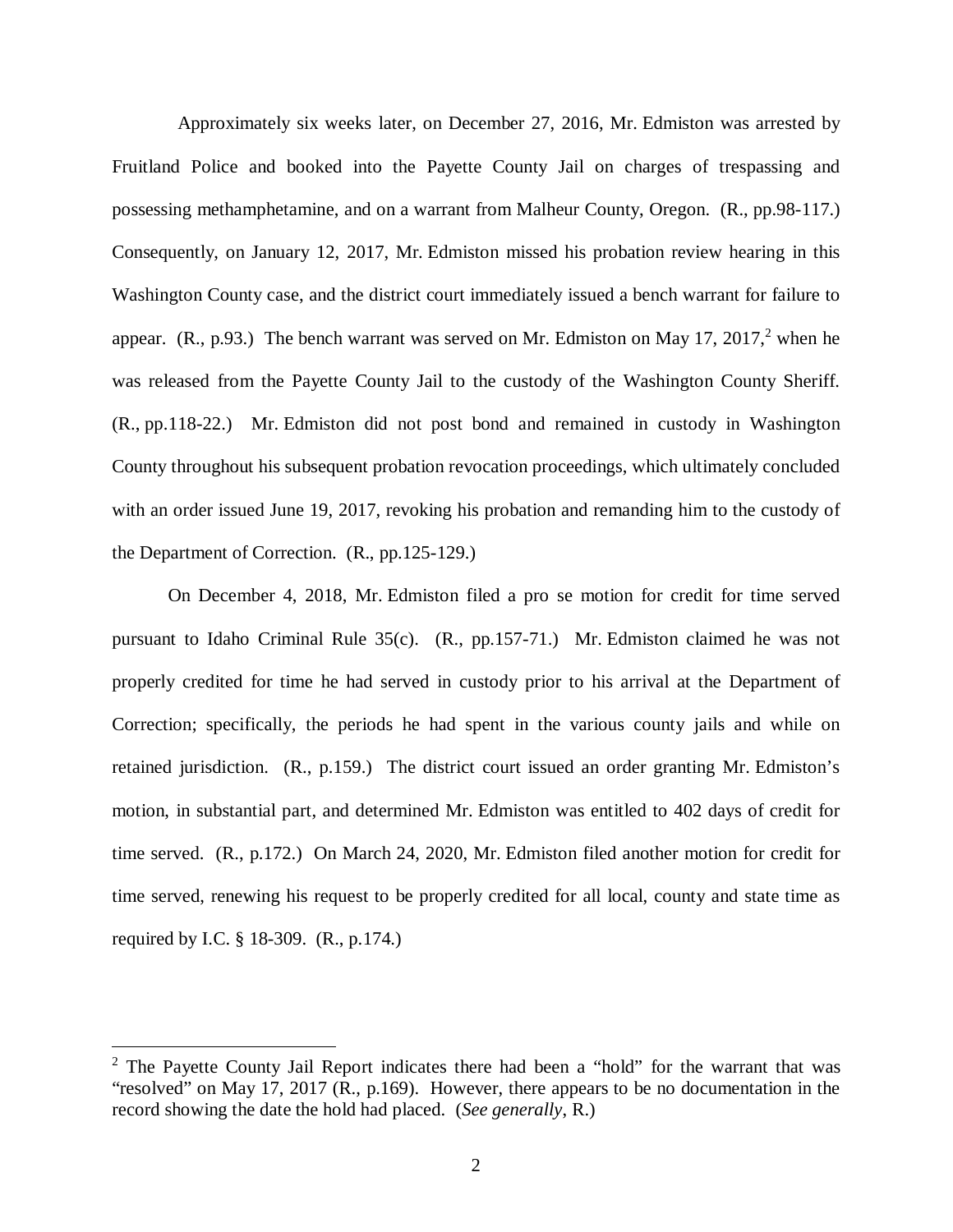The district court issued an Amended Order on April 16, 2020. (R., p.176.) Based on correct arrest dates, the court recalculated Mr. Edmiston's time served in this case to be 413 days, as follows:

- $10/29/15 11/10/16$ : 379 days (the period starting with the service of the Washington County Warrant, and ending with the order releasing Mr. Edmiston to probation)
- $05/17/17 06/19/17$ : 34 days (the period starting with the service of the bench warrants, and ending with the order revoking Mr. Edmiston's probation and remanding him to the custody of the Department of Correction.)

(R., p.176.)

The court gave no credit for any of the 74 days Mr. Edmiston spent in the Canyon County Jail prior to the service of the warrant on October 29, 2015, or for the 125-day period he spent in the Payette County Jail, between the issuance of the bench warrant on January 12, 2017, and its service on May 17, 2017.

Mr. Edmiston timely appealed from the Amended Order. (R., p.178.)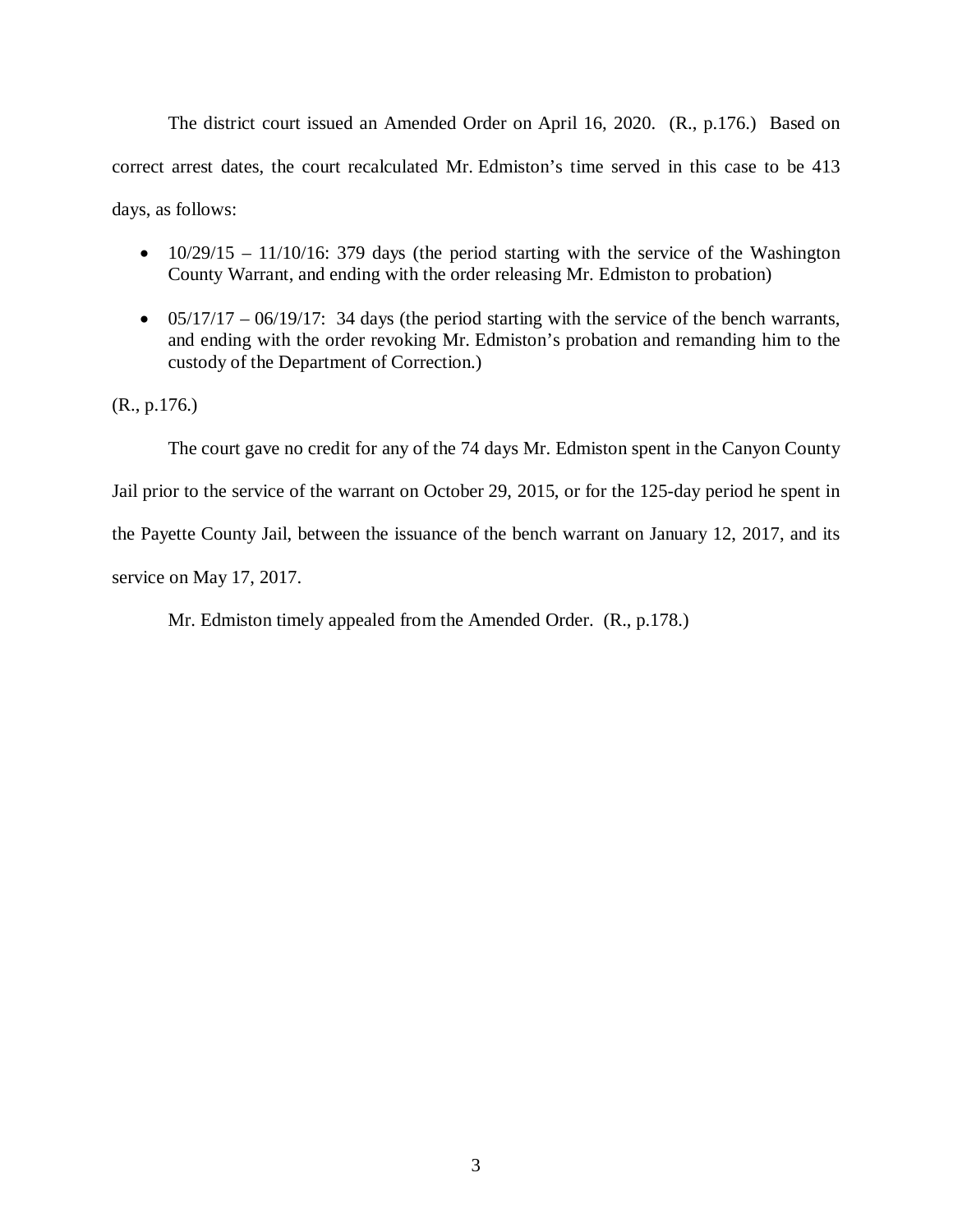# ISSUE

Did the district court err when it denied part of Mr. Edmiston's request for credit for time served?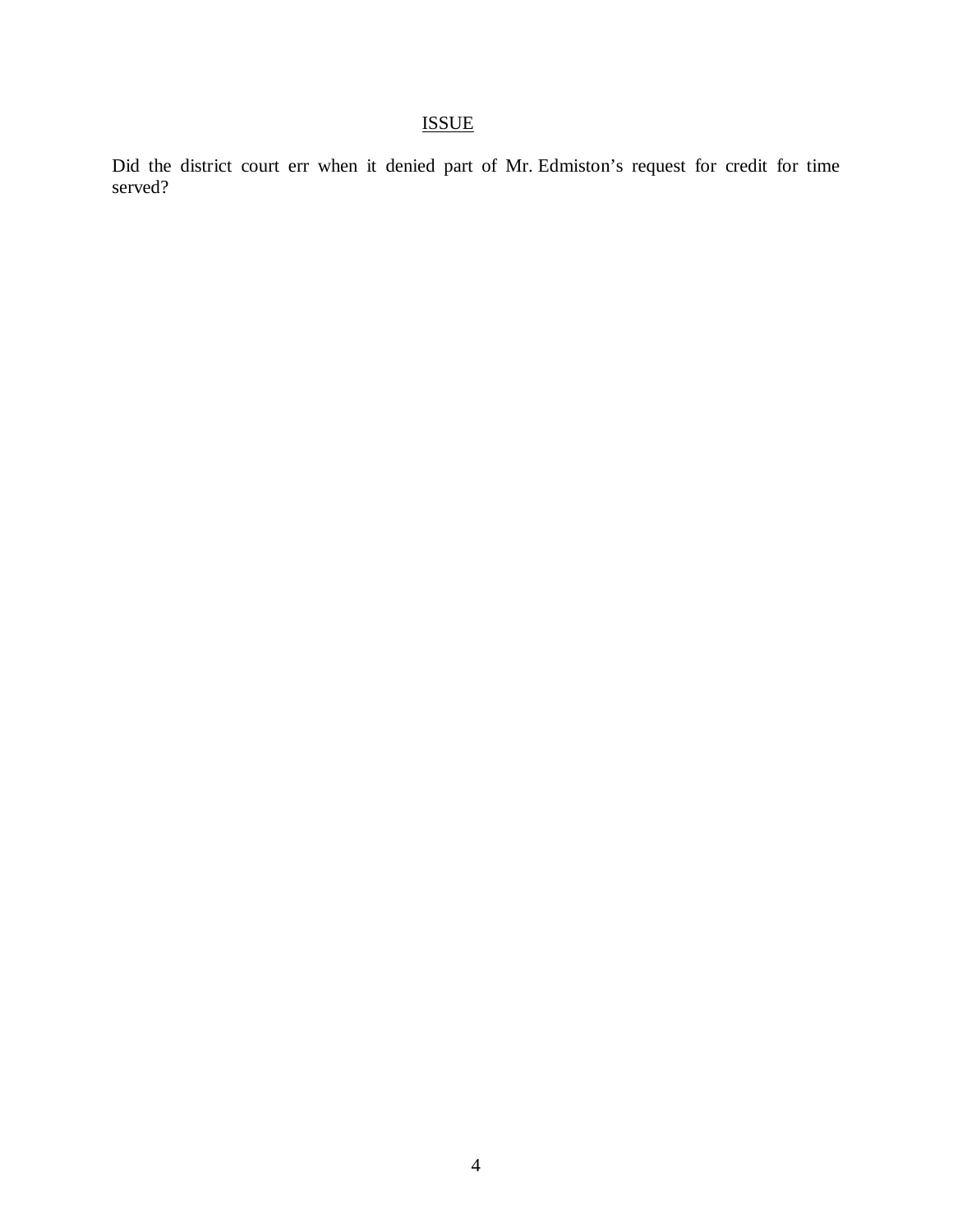#### ARGUMENT

# The District Court Erred When It Denied Part Of Mr. Edmiston's Request For Credit For Time Served

#### A. Introduction

Mr. Edmiston contends the district court erred by declining credit for two specific periods of time: a 74-day period he spent in the Canyon County Jail, prior to the filing of the criminal complaint on October 29, 2015, and contemporaneous service of the arrest warrant; and (2) a 125-day period he spent in the Payette County Jail, between the January 12, 2017 issuance of the subsequent bench warrant and its service on May 17, 2017. Mindful that the record lacks the requisite documentation to support his claims and demonstrate clear error by the district court, Mr. Edmiston asks this Court to conclude he is entitled to the requested credit for time served.

#### B. Standard Of Review

A criminal defendant is entitled to receive credit for time served prior to the entry of judgment "if such incarceration was for the offense or an included offense for which the judgment was entered." I.C. § 18-309(1). On review of a trial court's order granting or denying credit for time served, the appellate court exercises free review over whether the trial court properly applied the law governing credit for time served, and defers to the trial court's factual findings unless they are clearly erroneous. *State v. Brown*, 163 Idaho 941, 943, 422 P.3d 1147, 1149 (Ct. App. 2018).

## C. The District Court Erred By Denying Mr. Edmiston Credit For Time Served

In order to receive pre-judgment credit for time served, a defendant must show that "the incarceration is attributable to the offense" for which judgment was entered. *See State v. Taylor*, 160 Idaho 381, 386 (2016). Mindful of this requirement, and that the record in this case contains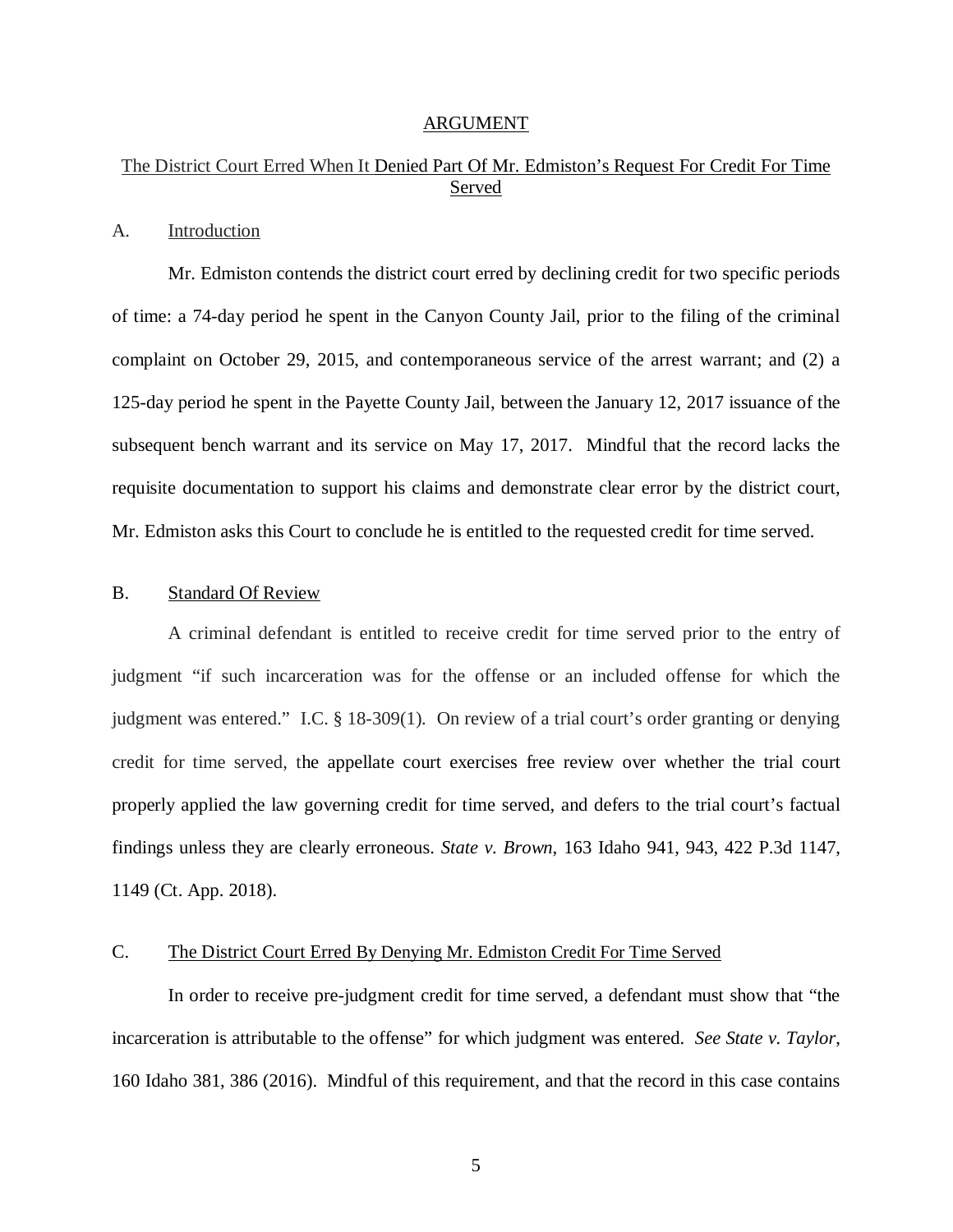no documentation of an arrest or hold at the Canyon County Jail, prior *to* October 29, 2015, attributable to this Washington County Case, Mr. Edmiston maintains that the district court erred by denying him credit for the 74 days he served in the Canyon County Jail prior to October 29, 2015.

Additionally, Mr. Edmiston claims he is entitled to credit for the 125 days he served in the Payette County Jail, between the January 12, 2017 issuance of the Washington County bench warrant, and the service of that warrant on May 17, 2017. (*See* R., pp.125-29.) He points to the Payette County Jail Booking Report which shows there was a "hold" placed for the Washington County bench warrant in this case, and that the hold was "resolved" on May 17, 2017. (R., p.169.) He submits that the "hold" was likely placed on a date prior to May 17, and possibly on January 12, though he acknowledges there is no proof in the record to establish a date. (*See generally* R.). Mindful that a district court's findings will be affirmed absent showing of clear error, and that without the documentation he cannot carry his appellate burden, Mr. Edmiston maintains that the district court also erred in denying him credit for this 125-day period.

#### **CONCLUSION**

Mr. Edmiston respectfully asks this Court to remand his case with instructions that the district court award him additional credit for time served, specifically, the 74-day period between August 16, 2015 and October 29, 2015, and the 125-day period between January 17, 2017 and May 17, 2017.

DATED this 11<sup>th</sup> day of January, 2021.

/s/ Kimberly A. Coster KIMBERLY A. COSTER Deputy State Appellate Public Defender